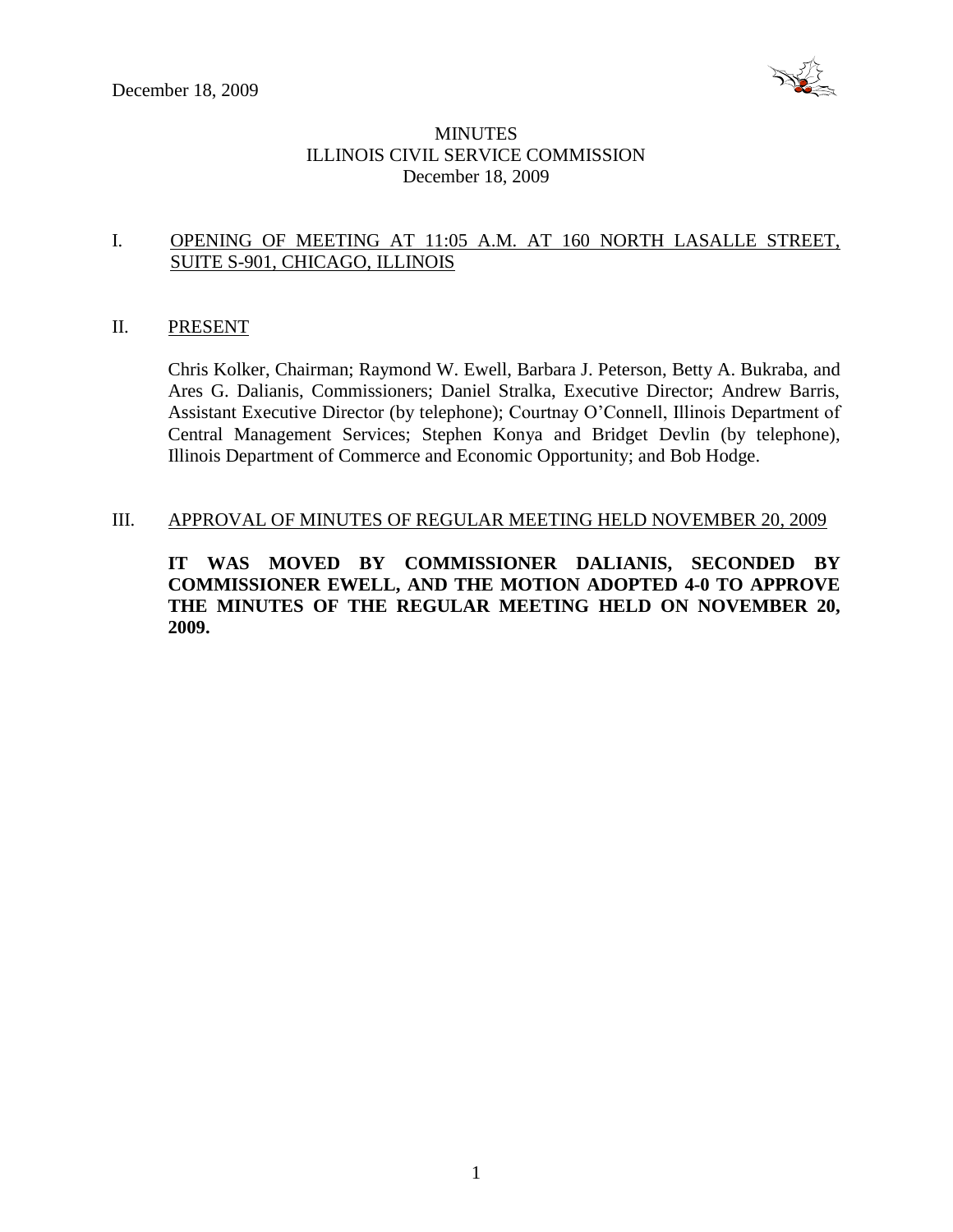

#### IV. EXEMPTIONS UNDER SECTION 4d(3) OF THE PERSONNEL CODE

# A. Report on Exempt Positions

|                                       | Total            | No. of Exempt |
|---------------------------------------|------------------|---------------|
| <u>Agency</u>                         | <b>Employees</b> | Positions     |
|                                       |                  |               |
|                                       |                  |               |
|                                       |                  |               |
|                                       |                  |               |
|                                       |                  |               |
| Central Management Services 1,463 116 |                  |               |
| Children and Family Services 3,084 48 |                  |               |
|                                       |                  |               |
|                                       |                  |               |
|                                       |                  |               |
|                                       |                  |               |
|                                       |                  |               |
|                                       |                  |               |
|                                       |                  |               |
|                                       |                  |               |
|                                       |                  |               |
|                                       |                  |               |
|                                       |                  |               |
|                                       |                  |               |
|                                       |                  |               |
|                                       |                  |               |
|                                       |                  |               |
|                                       |                  |               |
|                                       |                  |               |
|                                       |                  |               |
|                                       |                  |               |
|                                       |                  |               |
|                                       |                  |               |
|                                       |                  |               |
|                                       |                  |               |
|                                       |                  |               |
|                                       |                  |               |
|                                       |                  |               |
|                                       |                  |               |
|                                       |                  |               |
|                                       |                  |               |
|                                       |                  |               |
|                                       |                  |               |
|                                       |                  |               |
|                                       |                  |               |
|                                       |                  |               |
|                                       |                  |               |
|                                       |                  |               |
|                                       |                  |               |
|                                       |                  |               |
|                                       |                  |               |
|                                       |                  |               |
|                                       |                  |               |
|                                       |                  |               |
|                                       |                  |               |
|                                       |                  |               |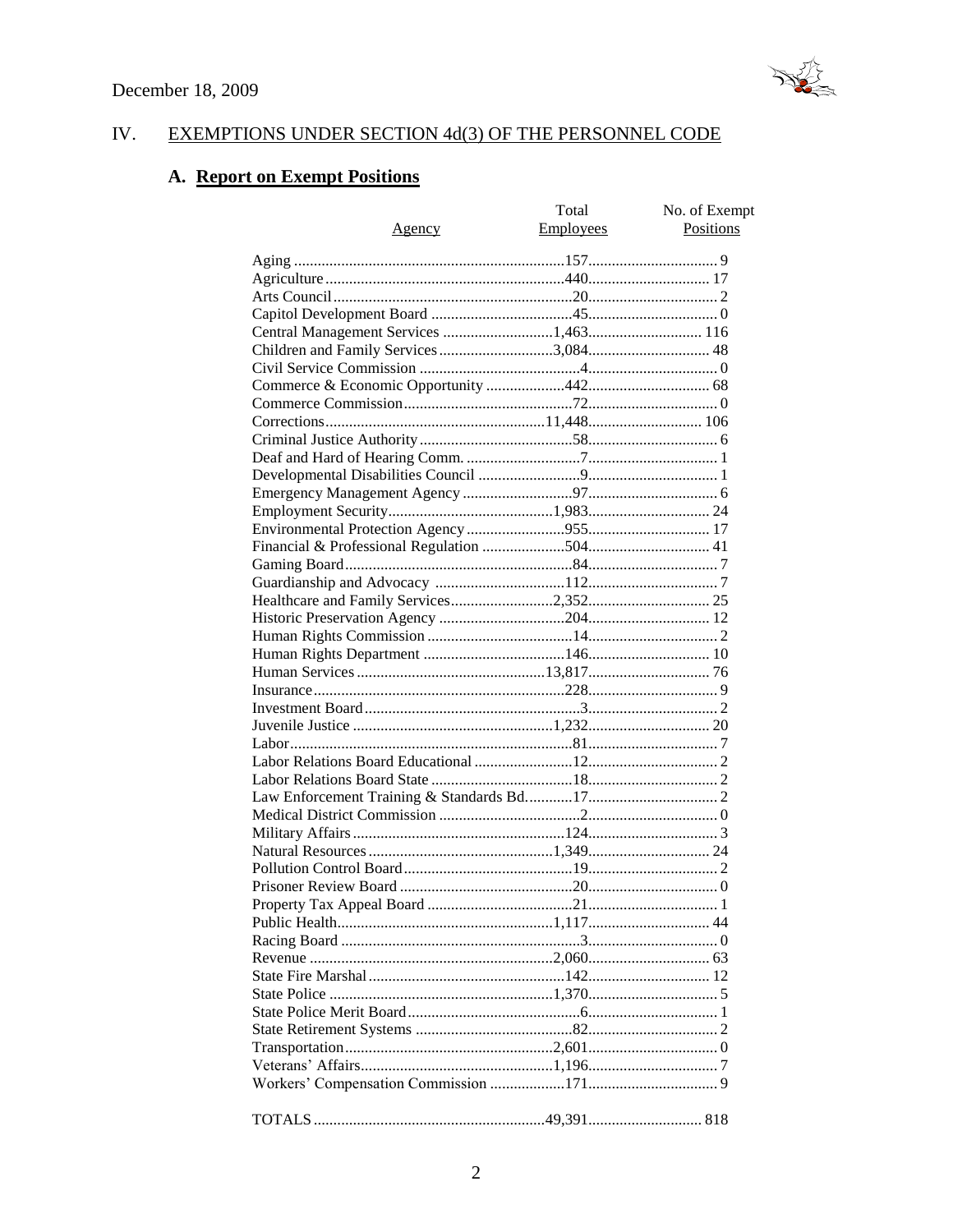

# **B. Governing Rule - Jurisdiction B Exemptions**

- a) Before a position shall qualify for exemption from Jurisdiction B under Section 4d(3) of the Personnel Code, the position shall be directly responsible to:
	- 1. The Governor, or
	- 2. A departmental director or assistant director appointed by the Governor, or
	- 3. A board or commission appointed by the Governor, or
	- 4. The head of an agency created by Executive Order, or the director or assistant director of an agency carrying out statutory powers, whose offices are created by the Governor subject to legislative veto under Article V, Section 11, of the Constitution of 1970, which agency head, director, or assistant director may themselves be subject to exemption under Section 4d(3), or
	- 5. In an agency having a statutory assistant director, a deputy director exercising full line authority under the director for all operating entities of the agency, provided the statutory role of assistant director is vacant or is assigned clearly distinct and separate duties from the deputy director and as a colleague to him, or
	- 6. A line position organizationally located between the director and/or assistant director and a subordinate statutorily exempt position(s), provided the position proposed for exemption has line authority over the statutory exempt position(s), or
	- 7. The elected head of an independent agency in the executive, legislative, or judicial branch of government.
- b) If a position meets the above criterion, it must, in addition, be responsible for one or more of the following before it shall be approved as exempt:
	- 1. Directs programs defined by statute and/or departmental, board, or commission policy or possess significant authority when acting in the capacity of a director of programs to bind the agency.
	- 2. Makes decisions in exercising principal responsibility for the determination or execution of policy which fix objectives or state the principles to control action toward operating objectives of one or more divisions, such decisions being subject to review or reversal only by the director, assistant director, board, or commission.
	- 3. Participates in the planning and programming of departmental, board, or commission activities, integrating the plans and projections of related divisions, and the scheduling of projected work programs of those agencies.

\* \* \*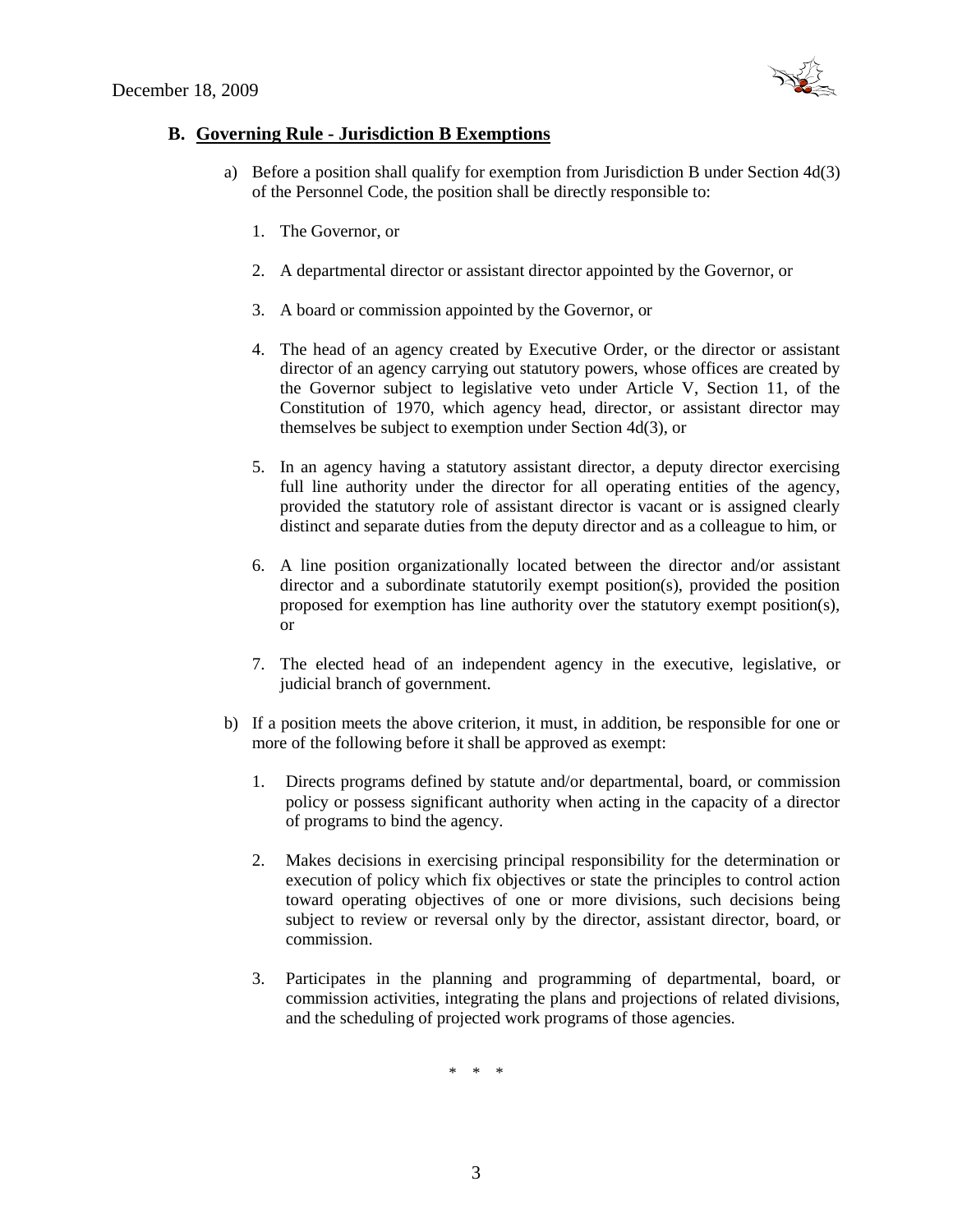

# **C. Requests for 4d(3) Exemption and Proposed Rescissions**

- Regarding Item C, Executive Director Daniel Stralka reported that the agency had  $\bullet$ withdrawn this request.
- Regarding Item D, Executive Director Stralka explained that this request is for the  $\bullet$ Bureau of Energy and Recycling, Energy and Economic Development Policy Advisor, a position that reports to the agency Director though it also has reporting responsibilities to the Deputy Director of the Bureau of Energy and Recycling. This position serves as the Sustainability Manager, having principal policy responsibility for establishing and maintaining interagency energy efficiencies. It possesses significant authority to speak on behalf of the Director in administering the upcoming expenditure of \$60,000,000 from the Energy Efficiency Portfolio over the next 2 years as well as other such programs. It is the only agency position dedicated full-time to state energy efficiency programs. Commission staff had concerns with overlapping responsibilities with the Deputy Director position as well as a 4d(3) exempt Assistant Deputy Director position. Stephen Konya, Chief of Staff for the agency, responded by noting that the requested position serves a key role managing the Illinois Green Governments Coordinating Council, a body established by the Green Governments Illinois Act. By statute, the Chair of this Council is the Lieutenant Governor. In the absence of a Lieutenant Governor, it is this requested position that is serving as Chair at the direction of the Governor's Office. Mr. Konya described the activities of the Council including its authority to solicit and receive grants. The Commission expressed concern over how the requested position's principal policy responsibilities in this regard may significantly diminish once a Lieutenant Governor is seated. It was the consensus of the Commission to grant this request for a period of 24 months. The agency representatives had no objection to this.

# **IT WAS MOVED BY COMMISSIONER PETERSON, SECONDED BY COMMISSIONER EWELL, AND THE MOTION ADOPTED 5-0 TO GRANT THE REQUEST FOR 4D(3) EXEMPTION FOR THE FOLLOWING POSITION FOR 24 MONTHS (THROUGH DECEMBER 16, 2011):**

# **The following 4d(3) exemption request was granted through December 16, 2011:**

| <b>Position Number</b>  | 40070-42-70-000-10-01                        |
|-------------------------|----------------------------------------------|
| <b>Position Title</b>   | Senior Public Service Administrator          |
| Bureau/Division         | Bureau of Energy & Recycling                 |
| <b>Functional Title</b> | Bureau of Energy & Recyling                  |
|                         | Energy & Economic Development Policy Advisor |
| Incumbent               | Vacant                                       |
| Supervisor              | Director                                     |
| Location                | <b>Cook County</b>                           |

# **D. Illinois Department of Commerce and Economic Opportunity**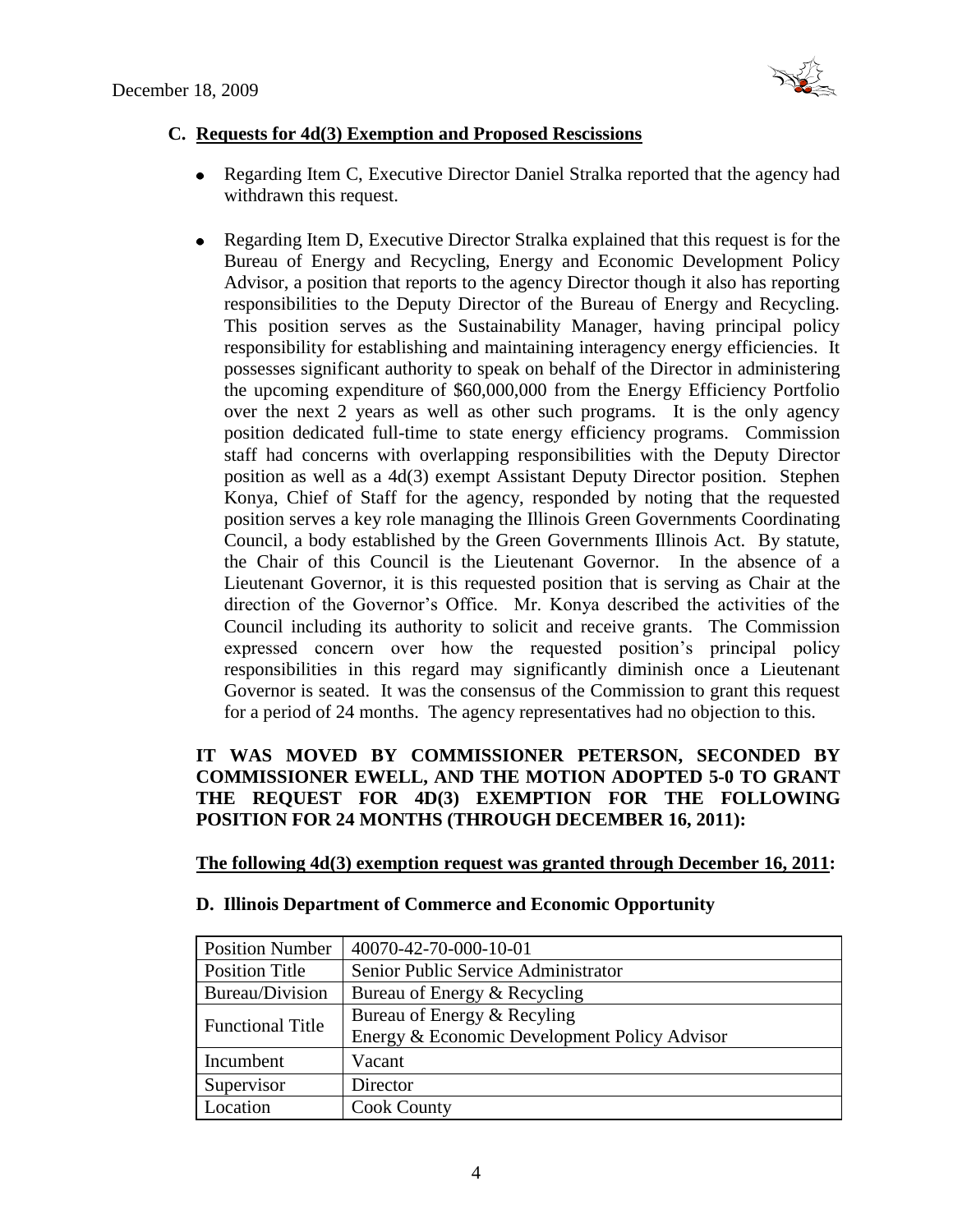

#### V. CLASS SPECIFICATIONS

• None submitted.

**IT WAS MOVED BY COMMISSIONER DALIANIS, SECONDED BY COMMISSIONER BUKRABA, AND THE MOTION ADOPTED 5-0 TO DISAPPROVE ANY CLASS SPECIFICATIONS RECEIVED BY THE COMMISSION NOT CONTAINED IN THIS REPORT TO ALLOW ADEQUATE STUDY.** 

#### VI. MOTION TO GO INTO EXECUTIVE SESSION

**IT WAS MOVED BY COMMISSIONER DALIANIS, SECONDED BY COMMISSIONER PETERSON, AND BY ROLL CALL VOTE THE MOTION ADOPTED 5-0 TO HOLD AN EXECUTIVE SESSION PURSUANT TO SUBSECTIONS 2(c)(1), 2(c)(4), AND 2(c)(11) OF THE OPEN MEETINGS ACT.** 

| <b>KOLKER</b>   | YES  | <b>EWELL</b>    | YES |
|-----------------|------|-----------------|-----|
| <b>PETERSON</b> | YES. | <b>DALIANIS</b> | YES |
| <b>BUKRABA</b>  | YES. |                 |     |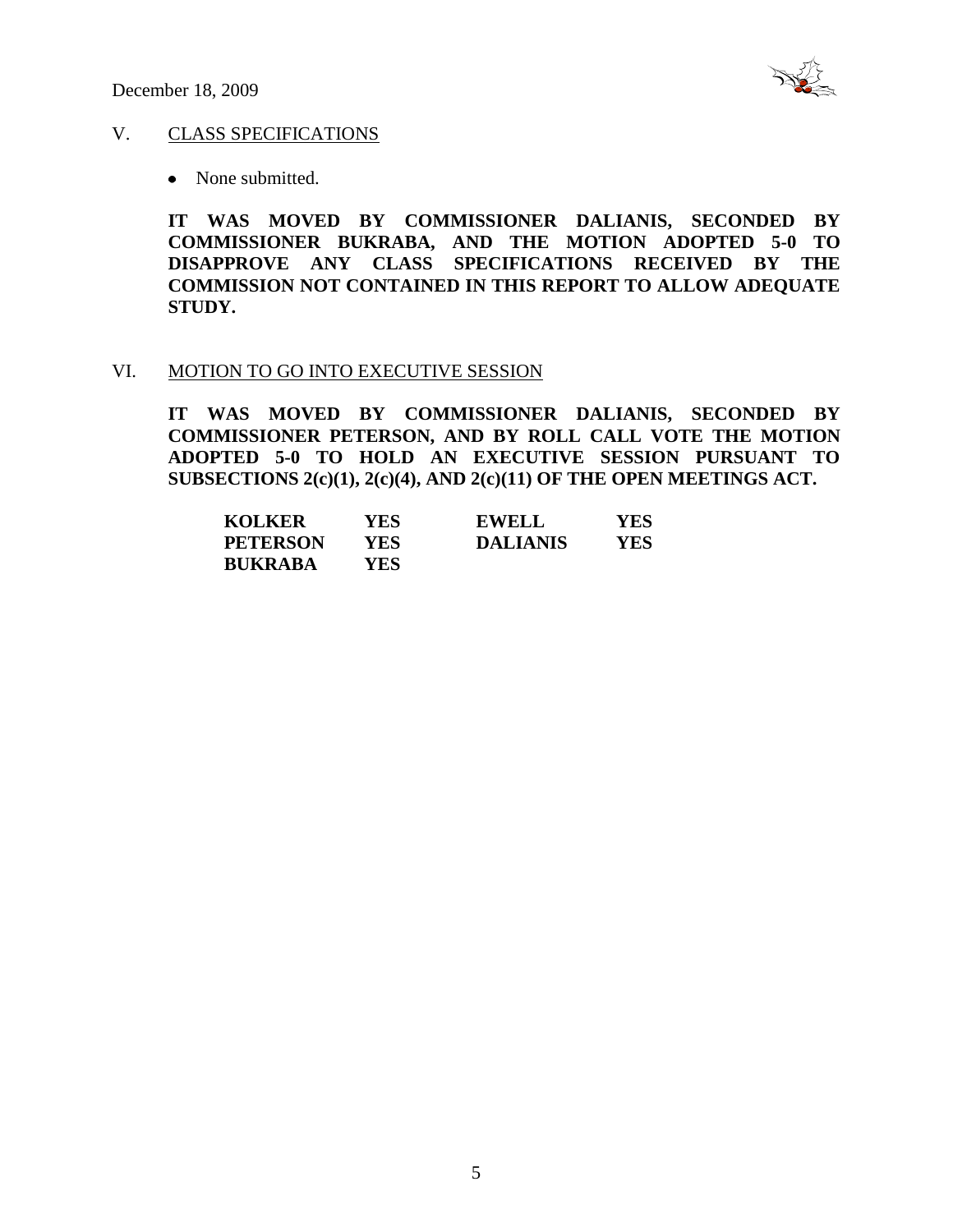

#### VII. RECONVENE MEETING

Upon due and proper notice the regular meeting of the Illinois Civil Service Commission was reconvened at 160 N. LaSalle Street, Suite S-901, Chicago, Illinois at 11:28 a.m.

#### PRESENT

Chris Kolker, Chairman; Raymond W. Ewell, Barbara J. Peterson, Betty A. Bukraba, and Ares G. Dalianis Commissioners; Daniel Stralka, Executive Director; Andrew Barris, Assistant Executive Director (by telephone); and Bob Hodge.

# VIII. NON-MERIT APPOINTMENT REPORT

The Personnel Code permits non-merit appointments for a limited period of time, i.e., emergency appointments shall not exceed 60 days and shall not be renewed, and positions shall not be filled on a temporary or provisional basis for more than six months out of any twelve-month period. Consecutive non-merit appointments are not violative of the Code, however, they do present a possible evasion of merit principles and should be monitored. Set forth below is the number of consecutive non-merit appointments made by each department. These statistics are from the Department of Central Management Services' Consecutive Non-Merit Report.

| Agency                                | 10/31/09 | 11/30/09 | 11/30/08       |
|---------------------------------------|----------|----------|----------------|
| Aging                                 |          |          |                |
| Agriculture                           | 4        | 2        |                |
| <b>Central Management Services</b>    |          |          | $\mathfrak{D}$ |
| <b>Children and Family Services</b>   |          | 10       |                |
| <b>Employment Security</b>            | 6        | 3        |                |
| <b>Healthcare and Family Services</b> |          | 4        | 11             |
| <b>Historic Preservation</b>          |          | 0        |                |
| <b>Human Services</b>                 |          |          |                |
| <b>Investment Board</b>               |          | 0        |                |
| <b>Natural Resources</b>              | 36       | 18       | 13             |
| <b>State Fire Marshal</b>             |          | 0        |                |
| <b>State Police</b>                   |          | 0        |                |
| <b>State Retirement Systems</b>       |          | 0        |                |
| Transportation                        | 11       | 10       |                |
| Veteran's Affairs                     |          | 0        | 11             |
| Workers' Compensation Commission      |          | 0        | 6              |
| Totals                                | 77       | 50       | 66             |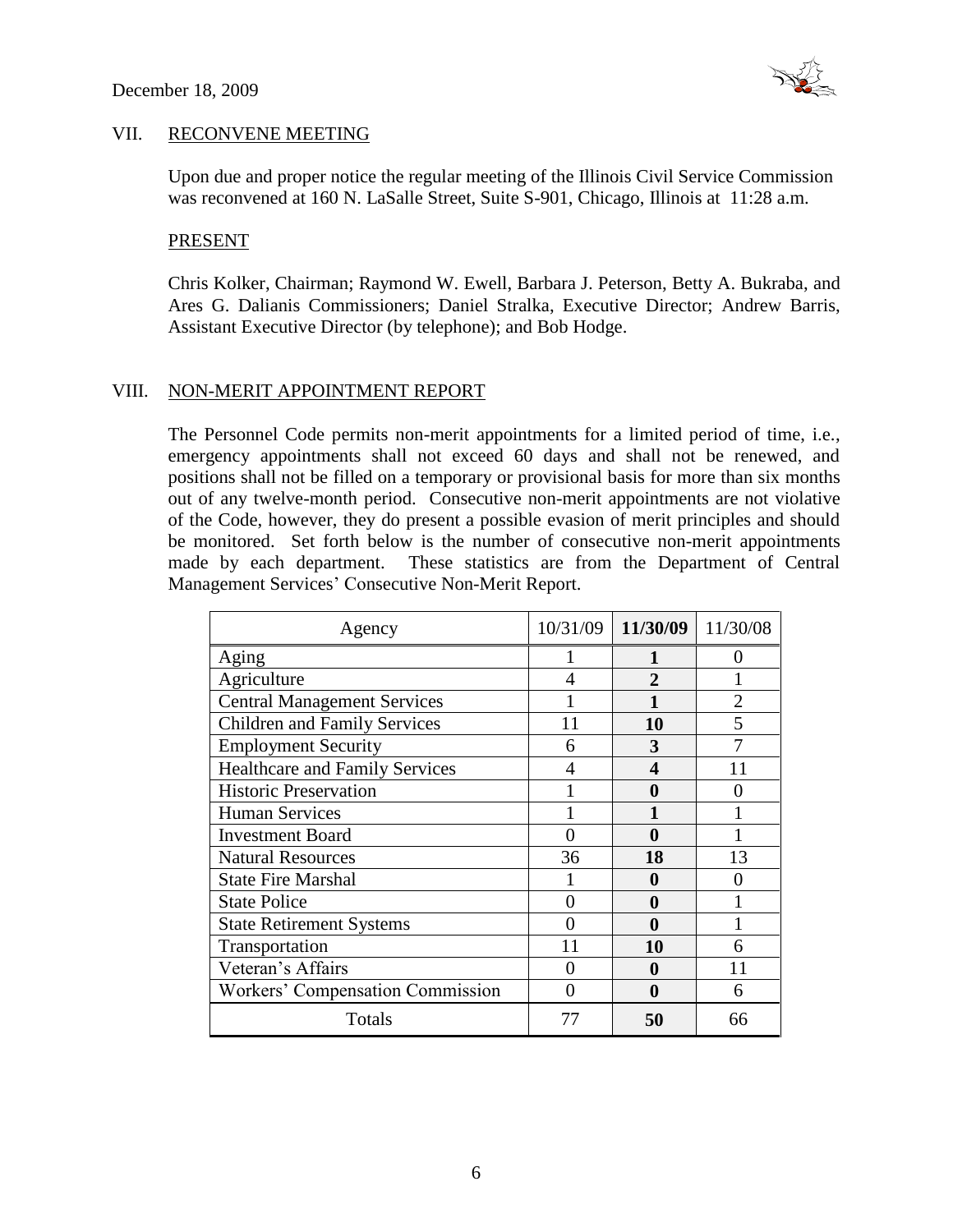

#### IX. ON REMAND FROM CIRCUIT COURT

### **RULE VIOLATION**

#### **RV-45-08 (2008 CH 47612)**

| Employee    | Abasse Tall           | <b>Appeal Date</b>   | 05/15/08                             |
|-------------|-----------------------|----------------------|--------------------------------------|
| Agency      | <b>DCFS</b>           | <b>Decision Date</b> | 10/28/08                             |
| Type        | <b>Rule Violation</b> | ALJ                  | <b>Andrew Barris</b>                 |
| Allegations | Violation of Section  | Proposed             | Violation of Section 310.450 (b)(1); |
|             | 310.450 & 310.540     | Finding              | agency directed to allow employees   |
|             | Pay Plan              |                      | to discuss evaluations with their    |
|             |                       |                      | immediate supervisors for future     |
|             |                       |                      | evaluations of covered employees.    |

**IT WAS MOVED BY COMMISSIONER DALIANIS, SECONDED BY COMMISSIONER BUKRABA, AND BY ROLL CALL VOTE OF 5-0, THE MOTION ADOPTED TO AFFIRM AND ADOPT ALL OF THE ADMINISTRATIVE LAW JUDGE'S FINDINGS OF FACT AND CONCLUSIONS OF LAW IN THE PROPOSED FINDING DATED OCTOBER 28, 2008. ON NOVEMBER 19, 2004, MR. TALL'S ACCEPTANCE OF A 4D(3) EXEMPT, POLICY-MAKING POSITION BECAME EFFECTIVE. AT THE TIME OF HIS DISCHARGE, MR. TALL HELD A 4D(3) EXEMPT POLICY-MAKING POSITION AT THE DEPARTMENT OF CHILDREN AND FAMILY SERVICES (DCFS). AT ALL TIMES SINCE NOVEMBER 19, 2004, MR. TALL HELD A 4D(3) EXEMPT, POLICY-MAKING POSITION WITH THE STATE OF ILLINOIS. PURSUANT TO THE ILLINOIS PERSONNEL CODE, THE CIVIL SERVICE COMMISSION DOES NOT HAVE JURISDICTION OVER THE DISCHARGE OF A PERSON HOLDING A 4D(3) EXEMPT POSITION IN THAT 4D(3) POSITIONS ARE EXEMPT FROM JURISDICTION B OF THE PERSONNEL CODE. FOR THIS REASON, THE COMMISSION DOES NOT HAVE JURISDICTION OVER THE DISCHARGE OF MR. TALL. HOWEVER, IT IS HEREBY DETERMINED THAT MR. TALL PROVED BY A PREPONDERANCE OF THE EVIDENCE THAT DCFS VIOLATED SECTION 310.450(B)(1) FOR ITS FAILURE TO GIVE MR. TALL AN OPPORTUNITY TO DISCUSS HIS EVALUATION WITH A SUPERVISOR. SINCE MR. TALL WAS SUBSEQUENTLY DISCHARGED, DCFS IS DIRECTED TO CONFORM TO ALL OF THE REQUIREMENTS OF SECTION 310.450(B)(1) FOR ALL FUTURE EVALUATIONS BY ENSURING THAT IMMEDIATE SUPERVISORS DISCUSS EVALUATION RESULTS WITH COVERED EMPLOYEES.** 

| <b>KOLKER</b>   | YES  | <b>EWELL</b>    | YES. |
|-----------------|------|-----------------|------|
| <b>PETERSON</b> | YES. | <b>DALIANIS</b> | YES. |
| <b>BUKRABA</b>  | YES. |                 |      |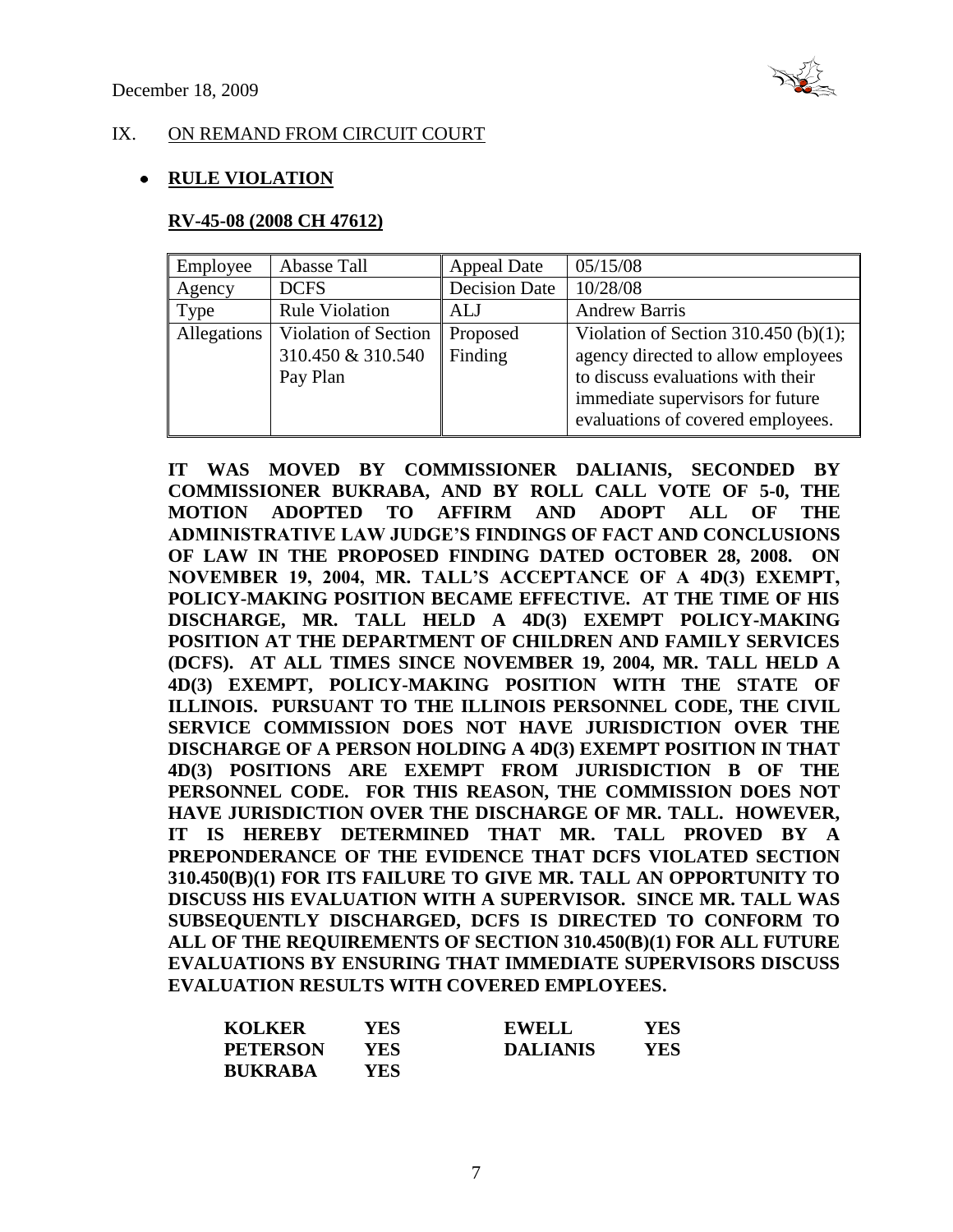

# X. APPEALS DISPOSED OF WITHOUT DECISION ON THE MERITS

#### **DISMISSED**

#### **DA-38-09**

| Employee  | Melissa Martinez      | <b>Appeal Date</b>      | 05/06/09                                                          |
|-----------|-----------------------|-------------------------|-------------------------------------------------------------------|
| Agency    | <b>DVA</b>            | <b>Decision Date</b>    | 11/18/09                                                          |
| Type      | Discharge             | ALJ                     | <b>Andrew Barris</b>                                              |
| Change(s) | Conduct<br>unbecoming | Recommended<br>Decision | Dismissed subject to Commission<br>approval; withdrawn (settled). |

# **DA-13-10**

| <b>Employee</b> | Tierra S. English     | <b>Appeal Date</b>      | 10/20/09                                              |
|-----------------|-----------------------|-------------------------|-------------------------------------------------------|
| Agency          | <b>DHS</b>            | Decision Date           | 12/10/09                                              |
| Type            | Discharge             | ALJ                     | Daniel Stralka                                        |
| Change(s)       | Unauthorized absences | Recommended<br>Decision | Dismissed subject to Commission<br>approval; settled. |

# **DA-17-10**

| Employee  | Natilie P. Myers                                                         | <b>Appeal Date</b>      | 11/05/09                                                                      |
|-----------|--------------------------------------------------------------------------|-------------------------|-------------------------------------------------------------------------------|
| Agency    | <b>DHS</b>                                                               | <b>Decision Date</b>    | 12/08/09                                                                      |
| Type      | Discharge                                                                | ALJ                     | Daniel Stralka                                                                |
| Change(s) | Conduct unbecoming,<br>neglect of job duties,<br>and excessive late time | Recommended<br>Decision | Dismissed subject to Commission<br>approval; default (no show at<br>hearing). |

**IT WAS MOVED BY COMMISSIONER DALIANIS, SECONDED BY COMMISSIONER EWELL, AND BY ROLL CALL VOTE OF 5-0, THE MOTION ADOPTED TO AFFIRM AND ADOPT THE ADMINISTRATIVE LAW JUDGES' RECOMMENDED DECISIONS TO DISMISS THE APPEALS OF MELISSA MARTINEZ, TIERRA ENGLISH, AND NATILIE MYERS.**

| <b>KOLKER</b>   | YES. | <b>EWELL</b>    | <b>YES</b> |
|-----------------|------|-----------------|------------|
| <b>PETERSON</b> | YES. | <b>DALIANIS</b> | YES        |
| <b>BUKRABA</b>  | YES- |                 |            |